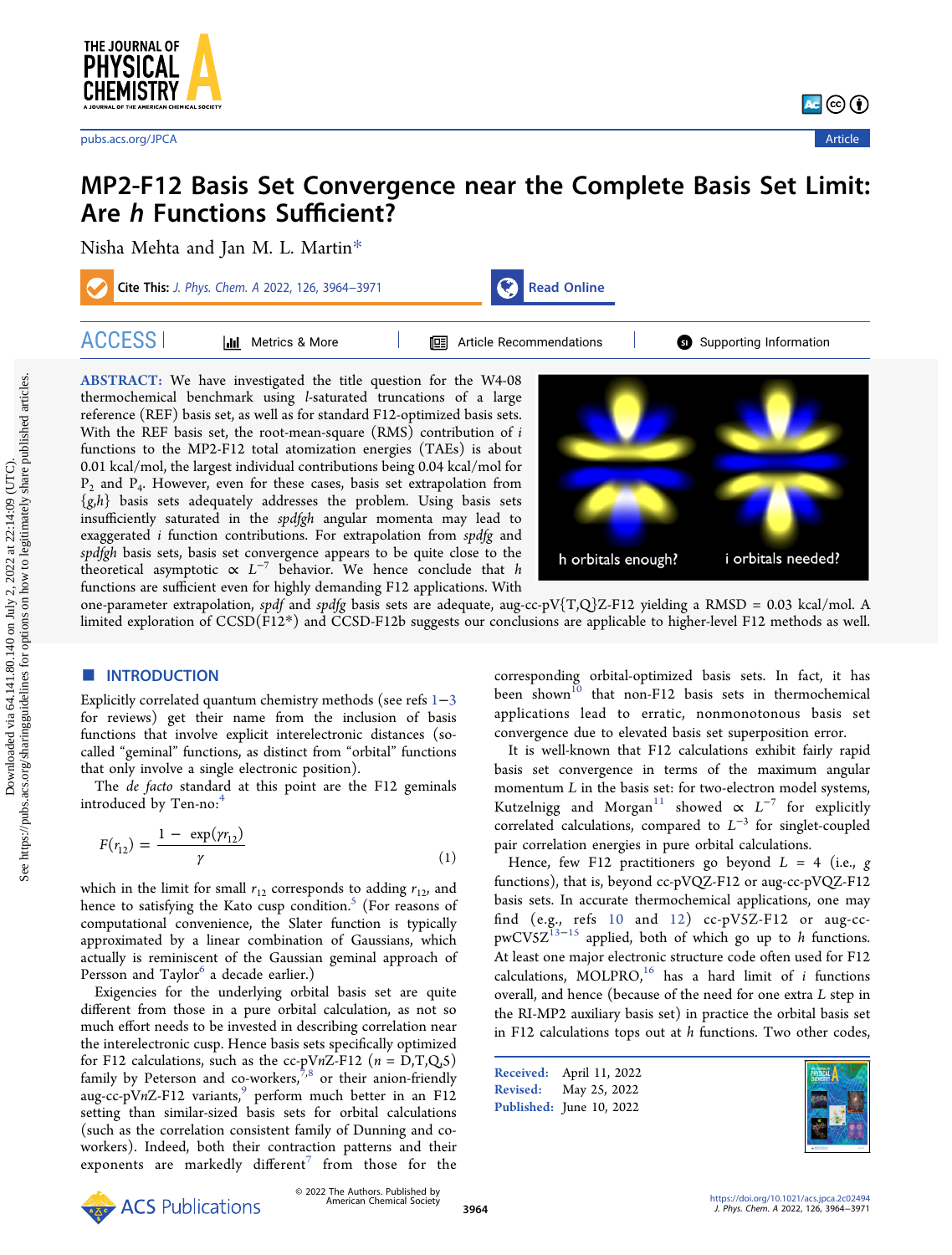# <span id="page-1-0"></span>Table 1. RMSD (kcal/mol) for the TAEs of the W4-08 Dataset

|                        | truncated REF basis sets                                                                                                                                |             |                                     |            |          |                |  |  |  |  |
|------------------------|---------------------------------------------------------------------------------------------------------------------------------------------------------|-------------|-------------------------------------|------------|----------|----------------|--|--|--|--|
|                        | REF-d                                                                                                                                                   |             | REF-f                               | REF-g      | REF-h    | REF-i          |  |  |  |  |
|                        | Ordinary MP2                                                                                                                                            |             |                                     |            |          |                |  |  |  |  |
| $\boldsymbol{a}$       | 13.136                                                                                                                                                  |             | 4.965                               | 2.205      | 1.203    | 0.789          |  |  |  |  |
| b                      | 13.137                                                                                                                                                  |             | 4.981                               | 2.221      | 1.219    | 0.791          |  |  |  |  |
|                        |                                                                                                                                                         |             | MP2-F12                             |            |          |                |  |  |  |  |
| $\boldsymbol{a}$       | 1.942                                                                                                                                                   |             | 0.334                               | 0.062      | 0.016    | 0.004          |  |  |  |  |
| b                      | 1.898                                                                                                                                                   |             | 0.329                               | 0.060      | 0.014    | 0.006          |  |  |  |  |
| Extrapolations MP2-F12 |                                                                                                                                                         |             |                                     |            |          |                |  |  |  |  |
|                        |                                                                                                                                                         | $REF-{d,f}$ | $REF{-}f,g$                         | $REF-{gh}$ |          | $REF-\{h,i\}$  |  |  |  |  |
| a                      |                                                                                                                                                         | 0.133       | 0.027                               | 0.006      |          | REF            |  |  |  |  |
| b                      |                                                                                                                                                         | 0.127       | 0.022                               | <b>REF</b> |          | 0.006          |  |  |  |  |
|                        | F12 optimized correlation consistent                                                                                                                    |             |                                     |            |          |                |  |  |  |  |
|                        | VDZ-F12                                                                                                                                                 | VTZ-F12     | AVTZ-F12                            | VQZ-F12    | AVQZ-F12 | V5Z-F12        |  |  |  |  |
| a                      | 1.437                                                                                                                                                   | 0.325       | 0.315                               | 0.084      | 0.063    | 0.044          |  |  |  |  |
| b                      | 1.444                                                                                                                                                   | 0.328       | 0.317                               | 0.085      | 0.065    | 0.046          |  |  |  |  |
|                        |                                                                                                                                                         |             | core-valence correlation consistent |            |          |                |  |  |  |  |
|                        | $ACV6Z{f}$                                                                                                                                              | $ACV6Z{g}$  | $ACV6Z{h}$                          | ACV6Z      | awCV5Z   | ditto, AV6Z(H) |  |  |  |  |
| $\mathfrak a$          | 0.375                                                                                                                                                   | 0.082       | 0.028                               | 0.019      | 0.030    | 0.033          |  |  |  |  |
| b                      | 0.368                                                                                                                                                   | 0.081       | 0.028                               | 0.018      | 0.027    | 0.031          |  |  |  |  |
|                        | Valence aug-cc-pV $(n + d)Z$                                                                                                                            |             |                                     |            |          |                |  |  |  |  |
|                        |                                                                                                                                                         | AV5Z        |                                     | AV6Z(h)    |          | AV6Z           |  |  |  |  |
|                        | a                                                                                                                                                       | 0.055       |                                     | 0.041      |          | 0.020          |  |  |  |  |
|                        | b                                                                                                                                                       | 0.059       |                                     | 0.051      |          | 0.022          |  |  |  |  |
|                        | <sup>a</sup> Relative to REF-{h,i} (largest systems omitted, 90 systems retained). <sup>b</sup> Relative to REF-{g,h} limit (all of W4-08, 96 systems). |             |                                     |            |          |                |  |  |  |  |

Turbomole<sup>[17](#page-6-0)</sup> and the most recent versions of ORCA, are capable of going up to at least i functions in an F12 context.

i functions are routinely employed in accurate orbital-only calculations, usually with basis set extrapolation as in the W4,<sup>18−[20](#page-6-0)</sup> HEAT,<sup>[21](#page-6-0),[22](#page-6-0)</sup> and FPD<sup>[23](#page-6-0)−[25](#page-6-0)</sup> thermochemical proto-cols. One study in our group<sup>[12](#page-6-0)</sup> on the W4−17 thermochemical benchmark<sup>[26](#page-6-0)</sup> went up to k functions.

In the present note, we will investigate basis set convergence at the MP2-F12 level for the total atomization energies (TAEs) in the W4-08 subset<sup>27</sup> of W4-17. We will show that, while i functions may still make some contributions to the atomization energies of some molecules (particularly, those featuring multiple bonds between second-row elements), this can be adequately addressed through  $\propto L^{-7}$  basis set extrapolation, and de facto F12 basis set convergence is achieved with h functions.

## ■ COMPUTATIONAL METHODS

All calculations were carried out using ORCA  $5,^{28-30}$  $5,^{28-30}$  $5,^{28-30}$  $5,^{28-30}$  $5,^{28-30}$  with density fitting for HF and MP2 disabled through the NoCoSX and NoRI keywords. This leaves only the CABS (complementary auxiliary basis set for F12) as a fitting basis set, thus eliminating the Coulomb-exchange and RI-MP2 fitting basis sets as possible "confounding factors". For technical reasons, UHF references were used for open-shell species.

The largest spdfgh basis set we considered was the reference basis set from Hill et al. $31$  which was also used in refs [8](#page-6-0) and [10](#page-6-0), for calibrating the V5Z-F12 basis set. The sp part of this is the aug-cc-pV6Z (AV6Z for short) basis set from which two (first row) or one (second row) additional primitives were decontracted; the dfgh part is made up of large even-tempered sequences. This basis set we denote REF-h. For its CABS, we used the large uncontracted "reference-ri" basis set associated

with it. REF-f and REF-g basis sets were generated by simple truncation of REF-h at  $f$  and  $g$  functions, respectively. (The linear dependency threshold for CABS was left at its default value of 10<sup>−</sup><sup>8</sup> throughout. The MP2-F12 ansatz used in ORCA corresponds to version D, which is a slight simplification<sup>32</sup> of ansatz  $C_1^{33,34}$  $C_1^{33,34}$  $C_1^{33,34}$  together with fixed geminal amplitudes<sup>[4](#page-6-0)[,31](#page-7-0)</sup> determined from the Kato cusp condition. This is basically equivalent to the default of " $3C(Fix)$ " in MOLPRO.<sup>16</sup>)

In addition, for a large subset of molecules, we considered an even larger REF-i basis set to which four i functions have been added. Here, for the CABS basis set, we added a k function with the same exponent to every *i* function.

Aside from VTZ-F12, VQZ-F12, and V5Z-F12 basis sets, we considered aug-cc-pV $(n+d)Z$   $(n = T,Q,5,6; AVnZ+d$  for short),<sup>[35](#page-7-0)−[38](#page-7-0)</sup> as well as the core-valence correlation basis sets aug-cc-pwCVnZ ( $n = T$ , $Q$ , $5$ ; awCVnZ for short),<sup>[15](#page-6-0)</sup> and aug-ccpCVnZ  $(n = Q_5, 6; ACVnZ)^{15}$  $(n = Q_5, 6; ACVnZ)^{15}$  $(n = Q_5, 6; ACVnZ)^{15}$  (We are only correlating valence electrons here, but it has been shown<sup>[8,10](#page-6-0),[12](#page-6-0)</sup> that the additional radial flexibility of core−valence basis sets is beneficial for F12 calculations as well.) For VnZ-F12 ( $n =$ D,T,Q; VnZ-F12 for short) and AVnZ ( $n = T$ ,Q,5), standard CABS "OptRI" basis sets $39,40$  are available. For AV6Z+d we carried out two sets of calculations; in the first, we repurposed Hättig's unpublished DF-AV6Z basis set from the Turbomole library (downloaded from the Basis Set Exchange<sup>41</sup>) as the CABS; in the second, we employed the reference-RI from ref [31](#page-7-0) instead. For the ACV6ZnoI basis set, which is a simple truncation of ACV6Z at h functions, we employed reference-RI as the CABS.

As for the geminal exponent, for VTZ-F12 and VQZ-F12 we set  $\gamma = 1.0$ , and for V5Z-F12  $\gamma = 1.2$ , as recommended in the literature for these respective basis sets.<sup>7,8</sup> For the REF-n and ACVnZ, a fixed  $\gamma = 1.4$  was used throughout as per common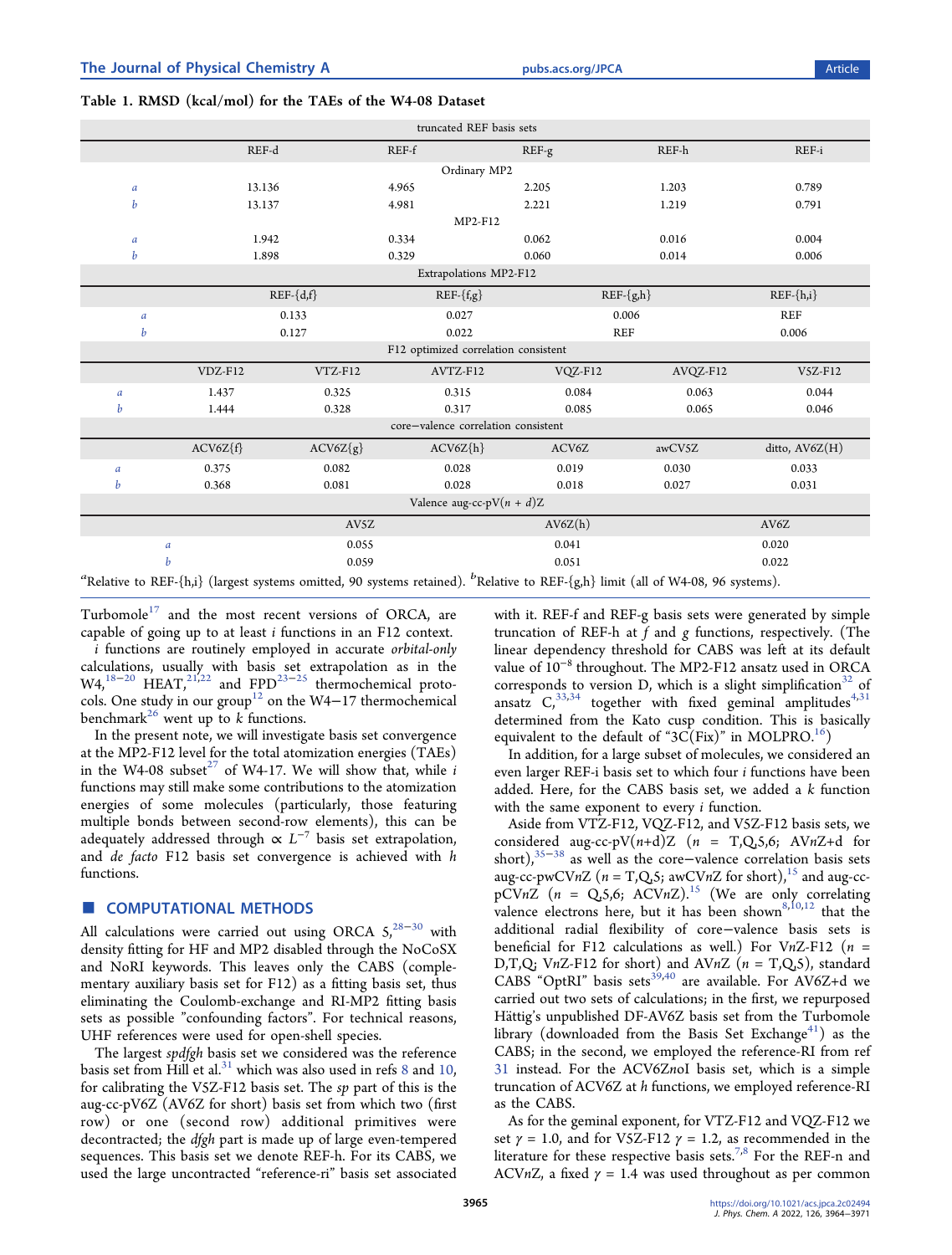|  |  |  |  |  |  |  |  |  | Table 2. TAE (kcal/mol) as a Function of the Basis Set for Some Representative Molecules |  |
|--|--|--|--|--|--|--|--|--|------------------------------------------------------------------------------------------|--|
|--|--|--|--|--|--|--|--|--|------------------------------------------------------------------------------------------|--|

|                                | MP <sub>2</sub>                                                                                        | MP2-F12 truncated REF basis sets |        |        |        | differences |              |              | extrapolations       |           |           |            |            |
|--------------------------------|--------------------------------------------------------------------------------------------------------|----------------------------------|--------|--------|--------|-------------|--------------|--------------|----------------------|-----------|-----------|------------|------------|
| basis                          | $AV{5,6}Z + d$                                                                                         | REF-d                            | REF-f  | REF-g  | REF-h  | REF-i       | $\Delta h^a$ | $\Delta i^b$ | ${h,i} - {gh}$       | $\{d,f\}$ | $\{f,g\}$ | ${g,h}$    | $\{h,i\}$  |
| BF <sub>3</sub>                | 496.38                                                                                                 | 496.45                           | 496.56 | 496.53 | 496.52 | 496.52      | $-0.01$      | 0.00         | 0.00                 | 496.58    | 496.53    | 496.52     | 496.52     |
| AICl <sub>3</sub>              | 330.07                                                                                                 | 326.78                           | 329.82 | 330.35 | 330.40 | 330.40      | 0.05         | 0.00         | $-0.01$ <sub>7</sub> | 330.39    | 330.46    | $330.41_4$ | $330.39_7$ |
| $S_4$                          | 260.73                                                                                                 | 252.68                           | 259.49 | 260.53 | 260.66 | 260.67      | 0.13         | 0.01         | $-0.02$              | 260.77    | 260.74    | 260.70     | 260.68     |
| Si <sub>2</sub> H <sub>6</sub> | 526.53                                                                                                 | 528.99                           | 526.94 | 526.49 | 526.36 | 526.31      | $-0.13$      | $-0.04$      | $-0.02$              | 526.56    | 526.39    | 526.32     | 526.30     |
| $P_4$                          | 308.18                                                                                                 | 296.18                           | 306.29 | 307.91 | 308.14 | 308.18      | 0.23         | 0.04         | $-0.01$              | 308.20    | 308.23    | 308.21     | 308.20     |
| P <sub>2</sub>                 | 120.44                                                                                                 | 116.67                           | 119.42 | 120.26 | 120.44 | 120.48      | 0.18         | 0.04         | 0.00                 | 119.94    | 120.43    | 120.50     | 120.50     |
| Cl <sub>2</sub>                | 64.49                                                                                                  | 61.80                            | 64.24  | 64.52  | 64.55  | 64.56       | 0.03         | 0.01         | 0.00                 | 64.70     | 64.57     | 64.56      | 64.56      |
| SO <sub>3</sub>                | 382.96                                                                                                 | 383.30                           | 382.82 | 382.61 | 382.53 | 382.51      | $-0.07$      | $-0.02$      | $-0.01$              | 382.73    | 382.57    | 382.51     | 382.50     |
| $C_2H_2$                       | 414.26                                                                                                 | 413.81                           | 414.16 | 414.25 | 414.26 | 414.26      | 0.01         | 0.00         | 0.00                 | 414.22    | 414.26    | 414.26     | 414.26     |
| $C_2H_4$                       | 566.53                                                                                                 | 567.32                           | 566.64 | 566.51 | 566.48 | 566.47      | $-0.03$      | $-0.01$      | 0.00                 | 566.52    | 566.48    | 566.47     | 566.47     |
| $C_2H_6$                       | 712.78                                                                                                 | 713.87                           | 712.91 | 712.74 | 712.70 | N/A         | $-0.04$      | N/A          | N/A                  | 712.73    | 712.70    | 712.69     | N/A        |
| CO <sub>2</sub>                | 415.47                                                                                                 | 415.17                           | 415.47 | 415.56 | 415.57 | 415.57      | 0.01         | 0.00         | 0.00                 | 415.53    | 415.57    | 415.57     | 415.57     |
| $N_2O$                         | 296.09                                                                                                 | 295.34                           | 295.99 | 296.17 | 296.21 | 296.22      | 0.04         | 0.02         | 0.01                 | 296.11    | 296.20    | 296.22     | 296.23     |
| SiH <sub>4</sub>               | 318.13                                                                                                 | 319.74                           | 318.38 | 318.08 | 318.00 | 317.98      | $-0.08$      | $-0.02$      | $-0.01$              | 318.13    | 318.02    | 317.98     | 317.97     |
| $PH_3$                         | 234.51                                                                                                 | 236.24                           | 234.75 | 234.46 | 234.40 | 234.38      | $-0.07$      | $-0.02$      | $-0.01$              | 234.47    | 234.40    | 234.38     | 234.37     |
| CH <sub>4</sub>                | 417.87                                                                                                 | 418.47                           | 417.93 | 417.84 | 417.82 | 417.81      | $-0.02$      | 0.00         | 0.00                 | 417.83    | 417.82    | 417.81     | 417.81     |
| $H_2O$                         | 237.53                                                                                                 | 237.98                           | 237.63 | 237.56 | 237.56 | 237.56      | $-0.01$      | 0.00         | 0.00                 | 237.56    | 237.55    | 237.56     | 237.56     |
|                                | TAE[REF-g]. ${}^{b}\Delta i$ = TAE[REF-i] - TAE[REF-h].<br>${}^a\Delta h = \text{TAE}[\text{REF-h}] -$ |                                  |        |        |        |             |              |              |                      |           |           |            |            |

practice for large orbital basis sets. (An elevated gamma restricts the geminal to the closer-in part of the cusp.)

Throughout this paper, we will refer to two-point basis set extrapolation using the braces notation, for example,  $V(T,Q)Z$ -F12 refers to extrapolation from VTZ-F12 and VQZ-F12 basis sets. See ref [42](#page-7-0) for a discussion on how all two-point extrapolation schemes (e.g., refs [43](#page-7-0)−[46\)](#page-7-0) are interrelated.

## ■ RESULTS AND DISCUSSION

Convergence for *l*-Saturated Basis Sets through  $l = 6$ , REF-i. Performance statistics with truncations of the large REF-i basis set at different angular momenta can be found in [Table 1.](#page-1-0) We were able to obtain TAEs for all 96 species in W4- 08 through REF-h, plus REF-i for all species except six:  $B_2H_6$ ,  $C_2H_6$ , CH<sub>3</sub>NH<sub>2</sub>, CH<sub>2</sub>NH<sub>2</sub>, CH<sub>3</sub>NH, and NCCN (dicyanogen).

As mentioned in the introduction, according to Kutzelnigg and Morgan, $11$  the *l*-saturated basis set convergence behavior in an R12 calculation, for a closed-shell pair energy, should asymptotically be  $\propto L^{-7}$ . Is this indeed the case here? One simple test would be to consider the RMS difference between MP2-F12 atomization energies obtained by  $A + B$ .  $L^{-7}$ extrapolation from the REF- ${g,h}$  basis set pair with those obtained in the same manner from the REF-{h,i} pair. As can be seen in [Table 1,](#page-1-0) the RMS difference between these two columns is just 0.006 kcal/mol. We obtain the same value to three decimal places if we minimize RMSD with respect to the REF- $\{g,h\}$  extrapolation exponent, for which we find 6.514 as the optimum value. Both observations indicate that for these large l-saturated basis sets we are essentially in the  $\propto L^{-7}$ regime (note that even for REF-{f,g} we already obtain 6.232 as the optimum extrapolation exponent). Incidentally, they also suggest that the MP2-F12/REF-{h,i} values are as close as we can reasonably hope to get to a CBS limit reference. The largest individual differences are for cyclic  $S_4$ , 0.020 kcal/mol, and  $Si<sub>2</sub>H<sub>6</sub>$ , -0.020 kcal/mol, followed by 0.017 kcal/mol for AlCl<sub>3</sub>, 0.0152 kcal/mol for  $N_2$ , and 0.012 kcal/mol for  $CS_2$ ,  $SiH<sub>4</sub>$ , and N<sub>2</sub>O. Convergence for some representative molecules is summarized in Table 2

Using MP2-F12/REF-{l−1,l} extrapolation, and minimizing RMSD with respect to the extrapolation exponents, we obtain REF- ${d,f}$  0.13, REF- ${fg}$  0.027, and as already mentioned REF-{g,h} 0.006 kcal/mol; with the respective exponents 4.543, 6.232, and 6.514.

Let us now consider the TAE increments  $\Delta h = \text{TAE}[\text{MP2}$ -F12/REF-h] – TAE[MP2-F12/REF-g] and  $\Delta i$  = TAE[MP2-F12/REF-i] – TAE[MP2-F12/REF-h]. The RMS  $\Delta h = 0.046$ kcal/mol, but individual values can reach as high as 0.23 kcal/ mol for P<sub>4</sub>, 0.18 kcal/mol for P<sub>2</sub>, and 0.13 kcal/mol for S<sub>4</sub>.  $\Delta i$  is much smaller, 0.011 kcal/mol RMS, but for  $P_4$  and  $P_2$  it reaches 0.042 and 0.039 kcal/mol, respectively. The latter are definitely amounts of interest for high-accuracy electronic structure calculations (as the MP2-F12 basis set incompleteness error is at least a semiquantitative indication of what the corresponding CCSD(T)-F12 error would be). For some perspective, however, the corresponding numbers for orbitalonly MP2 are  $RMS(\Delta h) = 1.01$  and  $RMS(\Delta i) = 0.43$  kcal/mol, with the largest individual values (again for  $P_4$ ) being 3.30 and 1.57 kcal/mol, respectively, followed by  $S_4$ , 2.63 and 1.13 kcal/ mol. It is thus clear that MP2-F12 Δi values are 1−1.5 orders of magnitude smaller, and that basis sets convergence has essentially been achieved by the time one gets to REF-h. For the anomalous cases of  $P_2$  and  $P_4$ , the unusually slow basis set convergence has been documented in detail by Persson and Taylor<sup>[47](#page-7-0)</sup> (see also Karton and Martin<sup>[48](#page-7-0)</sup>). And even for those,  $L^{-7}$  basis set extrapolation can clearly "fill in the cracks": the REF-{h,i} – REF-{g,h} difference for  $P_4$  is just 0.011 kcal/mol, while that for  $P_2$  vanishes entirely. We conclude that, at least for REF-l l saturated basis sets, there appears to be no compelling need to go beyond h functions in F12 calculations. This is good news, of course, for users of F12 correlation codes in program suites such as MOLPRO that do not permit going beyond i functions in the auxiliary basis sets (i.e., beyond h functions in the orbital basis set).

The slower basis set convergence for multiple-second-row species like  $P_2$ ,  $P_4$ ,  $S_3$ , and AlCl<sub>3</sub> compared to their isovalent first-row counterparts  $N_2$ ,  $N_4$ ,  $O_3$ , and  $BF_3$ , respectively, can be rationalized to some degree in terms of the lower-lying 3d (and, to a lesser degree, 4f orbitals). This is probably best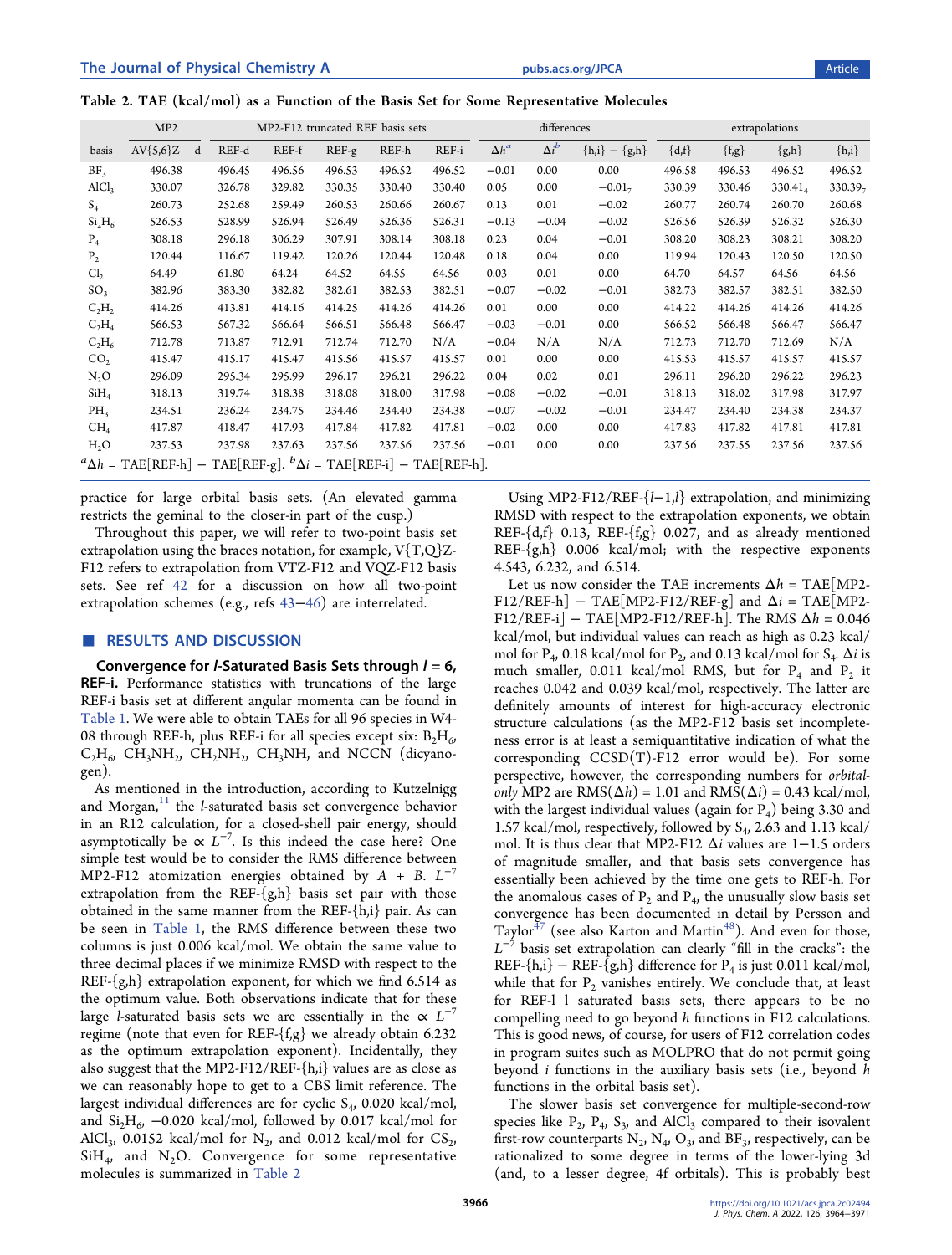|                   |                             | $\boldsymbol{d}$ | $\int$  | $\boldsymbol{g}$ | $\boldsymbol{d}$ | $\boldsymbol{f}$ | $\boldsymbol{g}$ |  |
|-------------------|-----------------------------|------------------|---------|------------------|------------------|------------------|------------------|--|
| $N_2$             | $\mathbf N$                 | 0.02493          | 0.00186 | 0.00047          | 0.04513          | 0.00509          | 0.00110          |  |
| $\mathbf{P}_2$    | ${\bf P}$                   | 0.05648          | 0.00407 | 0.00127          | 0.11985          | 0.01390          | 0.00295          |  |
| $N_4$             | $\mathbf N$                 | 0.02957          | 0.00297 | 0.00177          | 0.05414          | 0.00719          | 0.00322          |  |
| $P_4$             | ${\bf P}$                   | 0.07726          | 0.00759 | 0.00231          | 0.14830          | 0.01982          | 0.00591          |  |
| $\rm F_2$         | ${\bf F}$                   | 0.00417          | 0.00036 | 0.00008          | 0.03159          | 0.00442          | 0.00079          |  |
| Cl <sub>2</sub>   | Cl                          | 0.02517          | 0.00232 | 0.00029          | 0.13406          | 0.01664          | 0.00315          |  |
| ClF               | Cl                          | 0.02472          | 0.00114 | 0.00009          | 0.12730          | 0.01451          | 0.00250          |  |
|                   | ${\bf F}$                   | 0.01462          | 0.00159 | 0.00014          | 0.04186          | 0.00607          | 0.00105          |  |
| BF <sub>3</sub>   | $\, {\bf B}$                | 0.01056          | 0.00148 | 0.00133          | 0.02739          | 0.00487          | 0.00227          |  |
|                   | $\rm F$                     | 0.01533          | 0.00089 | 0.00014          | 0.04272          | 0.00457          | 0.00090          |  |
| $\rm AlF_3$       | $\mathbf{A}$                | 0.03366          | 0.00374 | 0.00131          | 0.05659          | 0.00763          | 0.0020           |  |
|                   | ${\bf F}$                   | 0.01551          | 0.00055 | 0.00005          | 0.04518          | 0.00445          | 0.00092          |  |
| AICl <sub>3</sub> | $\mathbf{A}$                | 0.04607          | 0.00326 | 0.00126          | 0.07284          | 0.01325          | 0.00539          |  |
|                   | Cl                          | 0.02818          | 0.00199 | 0.00033          | 0.14337          | 0.01487          | 0.00303          |  |
| $O_3$             | $\mathcal{O}_\text{center}$ | 0.02316          | 0.00262 | 0.00139          | 0.05121          | 0.00824          | 0.00280          |  |
|                   | $O_{\rm arm}$               | 0.00932          | 0.00077 | 0.00016          | 0.03595          | 0.00464          | 0.00092          |  |
| SO <sub>2</sub>   | S                           | 0.13859          | 0.00462 | 0.00158          | 0.20438          | 0.01357          | 0.00340          |  |
|                   | $\circ$                     | 0.05272          | 0.00284 | 0.00037          | 0.07735          | 0.00736          | 0.00135          |  |
| $\mathbf{S}_3$    | $S_{center}$                | 0.13475          | 0.00947 | 0.00350          | 0.21280          | 0.02570          | 0.00712          |  |
|                   | $S_{\rm arm}$               | 0.03427          | 0.00290 | 0.00042          | 0.12586          | 0.01544          | 0.00274          |  |
| CF <sub>2</sub>   | $\mathsf C$                 | 0.01101          | 0.00076 | 0.00035          | 0.03559          | 0.00379          | 0.00106          |  |
|                   | ${\bf F}$                   | 0.01858          | 0.00144 | 0.0002           | 0.04511          | 0.00540          | 0.00106          |  |
| CCl <sub>2</sub>  | $\mathsf C$                 | 0.02856          | 0.00389 | 0.00247          | 0.06138          | 0.01049          | 0.00395          |  |
|                   | Cl                          | 0.02118          | 0.00187 | 0.00032          | 0.12422          | 0.01451          | 0.00294          |  |
| SO <sub>3</sub>   | S                           | 0.20747          | 0.00753 | 0.00531          | 0.26897          | 0.01818          | 0.00714          |  |
|                   | $\circ$                     | 0.04415          | 0.00249 | 0.00039          | 0.06929          | 0.00673          | 0.00128          |  |
| $\mathbf{S}_4$    | $S_{\rm bridge}$            | 0.08992          | 0.00638 | 0.00186          | 0.17087          | 0.02129          | 0.00515          |  |
|                   | $S_{apex}$                  | 0.03694          | 0.00354 | 0.00058          | 0.13287          | 0.01680          | 0.00311          |  |
| $\rm{F}^-$        |                             | 0.0              | 0.0     | 0.0              | 0.03380          | 0.00428          | 0.00086          |  |
| $Cl^-$            |                             | 0.0              | 0.0     | 0.0              | 0.12942          | 0.01480          | 0.00335          |  |
| $\rm{HF}$         | $\rm F$                     | 0.00987          | 0.00049 | 0.00006          | 0.03680          | 0.00404          | 0.00078          |  |
| HCl               | Cl                          | 0.01563          | 0.00089 | 0.00006          | 0.12527          | 0.01291          | 0.00252          |  |

| Table 3. NBO Angular Momentum Populations at the HF/cc-pV(Q+d)Z and CCSD(T)/cc-pV(Q+d)Z Levels for Selected |  |  |  |  |  |  |
|-------------------------------------------------------------------------------------------------------------|--|--|--|--|--|--|
| Molecules <sup>a</sup>                                                                                      |  |  |  |  |  |  |

HF/aug-cc-pV(Q+d)Z CCSD(T)/aug-cc-pV(Q+d)Z

<sup>a</sup> Populations refer to unique atoms (e.g., to one of the four equivalent N atoms in tetrahedral N<sub>4</sub>).  $\text{CCSD(T)} / \text{cc-pVQZ}$  geometry for N<sub>4</sub>,  $r_{\text{NN}}$  = 1.4551 Å, was taken from ref [49](#page-7-0).

illustrated by considering the  $d$ ,  $f<sub>i</sub>$  and g populations in a natural population analysis (NPA),<sup>[50](#page-7-0)</sup> presented in Table 3 for selected molecules at the HF/AVQZ+d and CCSD(T)/AVQZ +d levels. One sees a high d population already at the HF level for cases like  $SO_3$ , which is a paradigmatic example of "inner polarization" in which the oxygen lone pairs back-donate into the empty 3d of sulfur (and similarly for other second row elements in high oxidation states; see ref [51](#page-7-0) and references therein), which thereby becomes an 'honorary valence orbital of the second kind'.<sup>[52](#page-7-0)</sup> It should be noted that this is primarily an SCF-level effect, and hence the increase in 3d population upon introducing correlation is quite modest in comparison. For cases like  $P_2$  and  $P_4$ , however, this effect is clearly not operative—one does see a significant  $d$  population even at the HF level, but it is much enhanced by correlation, especially when compared to the isovalent first-row species  $N_2$  and  $N_4$ . Moreover, this is not just limited to the d orbitals: natural orbital occupations for f and g shells clearly decay more slowly for the second-row species than for their first-row cognates. Similar observations can be made for  $Cl_2$  vs  $F_2$ ,  $S_3$  vs  $O_3$ , and the like.

cc-pVnZ-F12 and Related Basis Sets. How does the cc $pVnZ-F12$  series perform compared to the REF- $\{h,i\}$  basis set limit estimate? RMSDs are 1.44, 0.33, 0.084, and 0.044 for  $n =$ D,T,Q,5, respectively. The latter is close to the "no extrapolation required" goal, but there is still some room for improvement in high-accuracy thermochemistry applications, where one would like a  $3\sigma = 0.1$  kcal/mol error bar. AVTZ-F12 performs only marginally better (0.31 kcal/mol) than the underlying VTZ-F12, while AVQZ-F12, at 0.063 kcal/mol, does represent a modest gain over VQZ-F12. It was previously shown<sup>[8,12](#page-6-0)</sup> that the aug-cc-pwCV5Z core-valence basis set (awCV5Z for short) performs remarkably well for F12 calculations, despite not being developed for this purpose at all: the RMSD = 0.030 kcal/mol we find here is consistent with that observation. (Expanding the hydrogen basis set from AV5Z to AV6Z yields the same performance to within statistical noise, RMSD = 0.033 kcal/mol.) The underlying valence-correlation basis set, aug-cc-pV5Z or AV5Z, has a higher RMSD = 0.055 kcal/mol; adding some radial flexibility by instead using AV6Z(h), that is, aug-cc-pV6Z with the highest angular momentum *i* removed, reduces RMSD slightly to 0.041 kcal/mol. This however is cut in half when the  $i$ functions are restored, RMSD = 0.022 kcal/mol for AV6Z. By comparing the two columns of numbers, we find several molecules where i function contributions deceptively seem to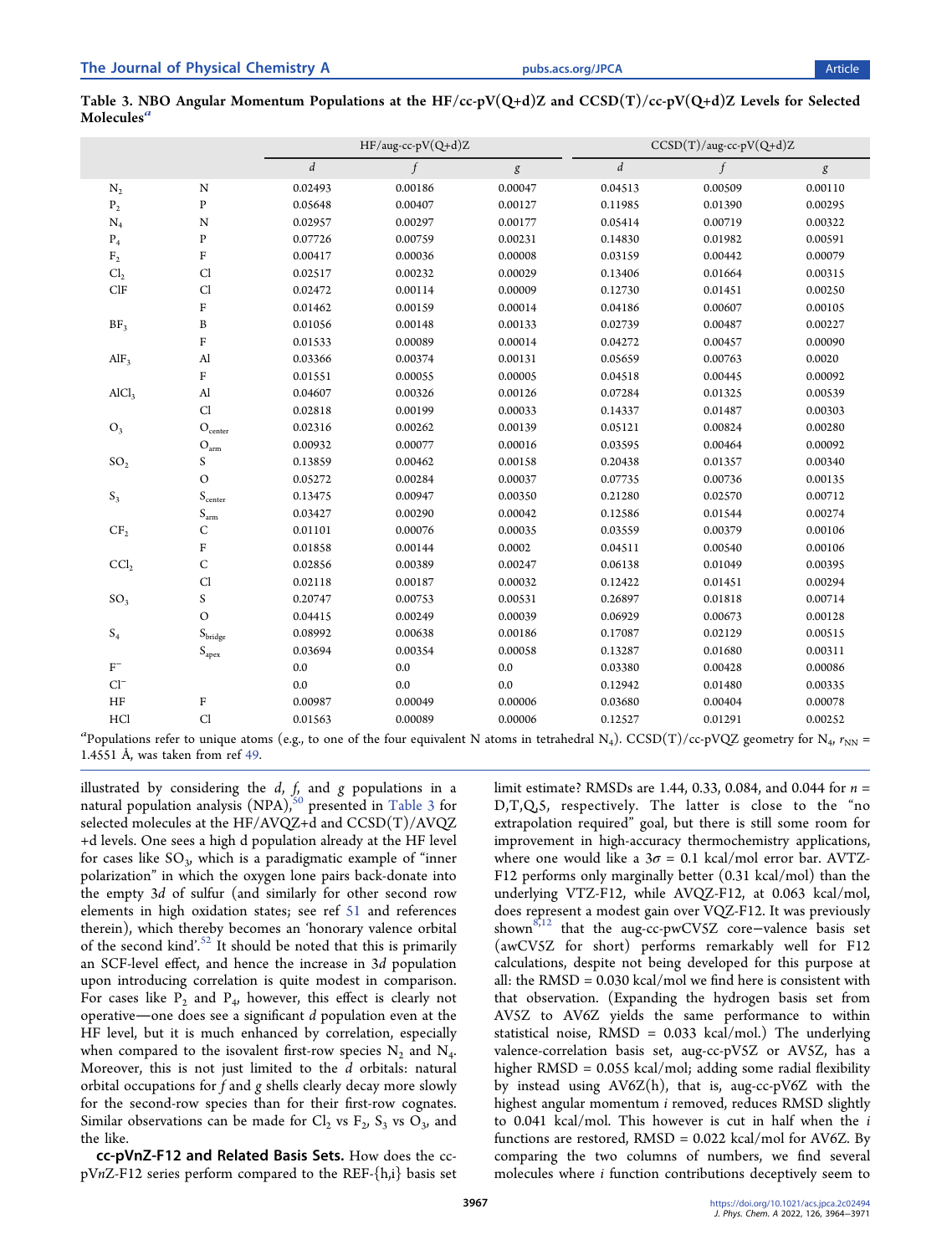reach 0.1 kcal/mol, such as  $P_4$ ,  $S_4$ , and AlCl<sub>3</sub>, plus another 0.07 kcal/mol for  $S_3$ . However, we have already established with the REF-h and REF-i basis set that the true *i* contribution is much smaller; it is a well-known basis set convergence phenomenon (see, e.g., the older review of basis sets by Davidson and  $Feller<sup>53</sup>$ ) that insufficiently saturating the basis in lower angular momenta can exaggerate the impact of the highest angular momentum (through basis set superposition error). If we instead compare the core−valence versions of these basis sets, the *i*-increments are substantially reduced, with  $P_4$  and  $P_2$  now remaining as the principal outliers. Finally, if one wants a single "prepackaged" basis set without extrapolation, ACV6Z has the smallest RMSD (0.019 kcal/mol) of them all.

A Comment about Basis Set Extrapolation. We have considered three sets of extrapolation exponents:

- 1. From the literature, as optimized for the very small training set of Hill et  $aL^{31}$  $aL^{31}$  $aL^{31}$  (that paper itself for  $V{D,T}Z-F12$  and  $V{T,Q}Z-F12$ ), ref [54](#page-7-0) for  $V{Q,S}$ -Z-F12, and ref [55](#page-7-0) for AV{T,Q}Z-F12.
- 2. By minimization of RMSD from REF-{h,i} total energies for such W4-08 species for which we have REF-i energies.
- 3. By minimization of RMSD from REF-{h,i} TAEs for the same species.

The three sets of extrapolation exponents are compared in Table 4 below, as are the RMSDs for total atomization energies

Table 4. Two-Point Extrapolation Exponents and RMSD from REF-{h,i} (kcal/mol) for Different Basis Set Pairs

|                                      | F12                                  | $V(D,T)Z- V{T,Q}Z-$<br>F12               | $AV{T,Q}Z$<br>F12 | $V{Q,5}Z$<br>F12   |  |  |  |  |  |
|--------------------------------------|--------------------------------------|------------------------------------------|-------------------|--------------------|--|--|--|--|--|
|                                      | <b>Extrapolation Exponents</b>       |                                          |                   |                    |  |  |  |  |  |
| lit. <sup>31,54,55</sup>             | 3.0878                               | 5.0723                                   |                   |                    |  |  |  |  |  |
| W4-08 $E_{\text{total}}$             | 3.45                                 | 5.03                                     | 5.64              | 5.27               |  |  |  |  |  |
| <b>W4-08 TAE</b>                     | 3.80                                 | 5.11                                     | 5.97              | 4.36               |  |  |  |  |  |
|                                      | RMSD with These Exponents (kcal/mol) |                                          |                   |                    |  |  |  |  |  |
| lit.                                 | 0.178                                | 0.046                                    | 0.046             | 0.034              |  |  |  |  |  |
| W4-08 $E_{\text{total}}$             | 0.123                                | 0.039                                    | 0.030             | 0.034              |  |  |  |  |  |
| <b>W4-08 TAE</b>                     | 0.107                                | 0.038                                    | 0.029             | 0.033              |  |  |  |  |  |
| regular MP2 for comparison           |                                      |                                          |                   |                    |  |  |  |  |  |
|                                      | $h+$                                 | $AV{D,T}Z$ $AV{T,Q}Z$ $AV{Q,S}Z$<br>$+d$ | $+d$              | $AV{5,6}Z$<br>$+d$ |  |  |  |  |  |
|                                      |                                      | <b>Extrapolation Exponents</b>           |                   |                    |  |  |  |  |  |
| $\mathop{\text{lit}}\nolimits$ .     | 2.136                                | 2.531                                    | 2.740             | 2.835              |  |  |  |  |  |
| <b>W4-08 TAE</b>                     | 2.571                                | 2.963                                    | 2.908             | 2.910              |  |  |  |  |  |
| RMSD with These Exponents (kcal/mol) |                                      |                                          |                   |                    |  |  |  |  |  |
| $\mathop{\text{lit}}\nolimits$ .     | 3.386                                | 1.062                                    | 0.272             | 0.118              |  |  |  |  |  |
| <b>W4-08 TAE</b>                     | 1.800                                | 0.458                                    | 0.216             | 0.111              |  |  |  |  |  |
|                                      |                                      |                                          |                   |                    |  |  |  |  |  |

with them. The TAE-optimized exponent  $V{Q_5}Z-F12$ appears anomalously small, but this is an artifact of the very flat surface there, which precludes a "clean" optimization.  $E_{total}$ gives a somewhat better defined minimum, though even there the surface is quite flat. In terms of RMSD, for  $V{Q,5}Z-F12$ all three possible exponents yield the same error. For AV{T,Q}Z-F12, both optimized values from the present work yield superior RMSDs to the value from ref [55;](#page-7-0) for VTZ-F12 the same holds, although the difference here is quite modest. Finally, for the  $V(D,T)Z-F12$  pair, the two optimized values from the present work are clearly superior to the one

from Hill et al. $31$  For reasons of numerical stability (notably because it eliminates the anomaly for  $V{Q<sub>i</sub>5}Z-F12$ , we favor the set optimized from total energies. The difference in RMSD is negligible; however, this is good news, since ideally one wants to be in a scenario where basis set extrapolation is only a minor component of the final result and is relatively insensitive to details of the extrapolation procedure. Note that, while all basis set pairs considered here are clearly some distance away from the asymptotic  $L^{-7}$  regime, the exponents do increase in that direction as  $L$  gets larger.

For some perspective, we add the RMSDs for regular MP2 with aug-cc-pV( $L-1+d$ )Z and aug-cc-pV( $L+d$ )Z basis sets. It is sobering to see that even  $AV{5,6}Z+d$  only reaches the accuracy level of  $V(D,T)Z-F12$ , and that  $V(T,Q)Z-F12$ already markedly exceeds it.

What Do These Results Imply for CCSD-F12 and CCSD(T)-F12? At the request of a reviewer, we will address what we may infer for the basis set convergence of higher-level methods like  $CCSD(T)(F12*)$  or  $CCSD(T)$ -F12b.

First of all, the treatment of parenthetical triples (T) does not benefit in any way from the F12 treatment,<sup>56</sup> so the convergence of that contribution is effectively the same as in an orbital calculation. The latter has been addressed in great detail in a recent book chapter by one of us: $57$  suffice to say here that basis set convergence of (T) with angular momentum is actually fairly rapid, and that radial flexibility of the basis set is actually more important than angular flexibility.

This leaves us then with CCSD-F12, or rather with the various practical approximations to it such as  $CCSD-F12b$ ,<sup>58</sup>  $CCSD<sub>F12</sub><sup>59,60</sup>$  $CCSD<sub>F12</sub><sup>59,60</sup>$  $CCSD<sub>F12</sub><sup>59,60</sup>$  $CCSD<sub>F12</sub><sup>59,60</sup>$  $CCSD<sub>F12</sub><sup>59,60</sup>$  and  $CCSD(F12^*)$ .<sup>61</sup> Of these,  $CCSD(F12^*)$ has been shown<sup>[62](#page-7-0)</sup> to be the most rigorous approximation that still is computationally feasible, while CCSD-F12b is widely used owing to its implementation for both closed-shell and open-shell cases in the MOLPRO $16$  program system.

The basis set convergence of differences between different CCSD-F12 approximations has been studied in great detail in ref [12.](#page-6-0) In a nutshell: if correlation is predominantly dynamic then these differences decay quickly with increasing basis sets, but even moderate amounts of static correlation can cause nontrivial differences (as large as 0.3 kcal/mol) to persist even for spdfgh basis sets.

As additional complications, all of the available (to us) implementations of approximate CCSD-F12 methods require DFMP2 and JKFit auxiliary basis sets (further complicating comparisons), and the only CCSD(F12\*) implementation at our disposal with which we were able to get enough calculations in REF-h basis sets to converge, i.e., that in MOLPRO, is limited to closed shell. Hence we resorted to calculating a number of closed-shell reaction energies instead. The relevant basis set increments are reported in [Table 5](#page-5-0). Auxiliary basis sets were taken from the Supporting Information of ref [31](#page-7-0).

The basis set increments given there for  $g$  and  $h$  layers are obtained directly. For the  $i$  layer, the ORCA MP2-F12 values are calculated directly while the MOLPRO values are obtained by  $L^{-\alpha}$  extrapolation. (It can be easily shown that an estimate for the next basis set increment after  $E(L) - E(L-1)$  is given by the following formula:)

$$
E(L + 1) - E(L) \approx [E(L) - E(L - 1)] \frac{1 - \left(\frac{L}{L + 1}\right)^{\alpha}}{\left(\frac{L}{L - 1}\right)^{\alpha} - 1}
$$
\n(2)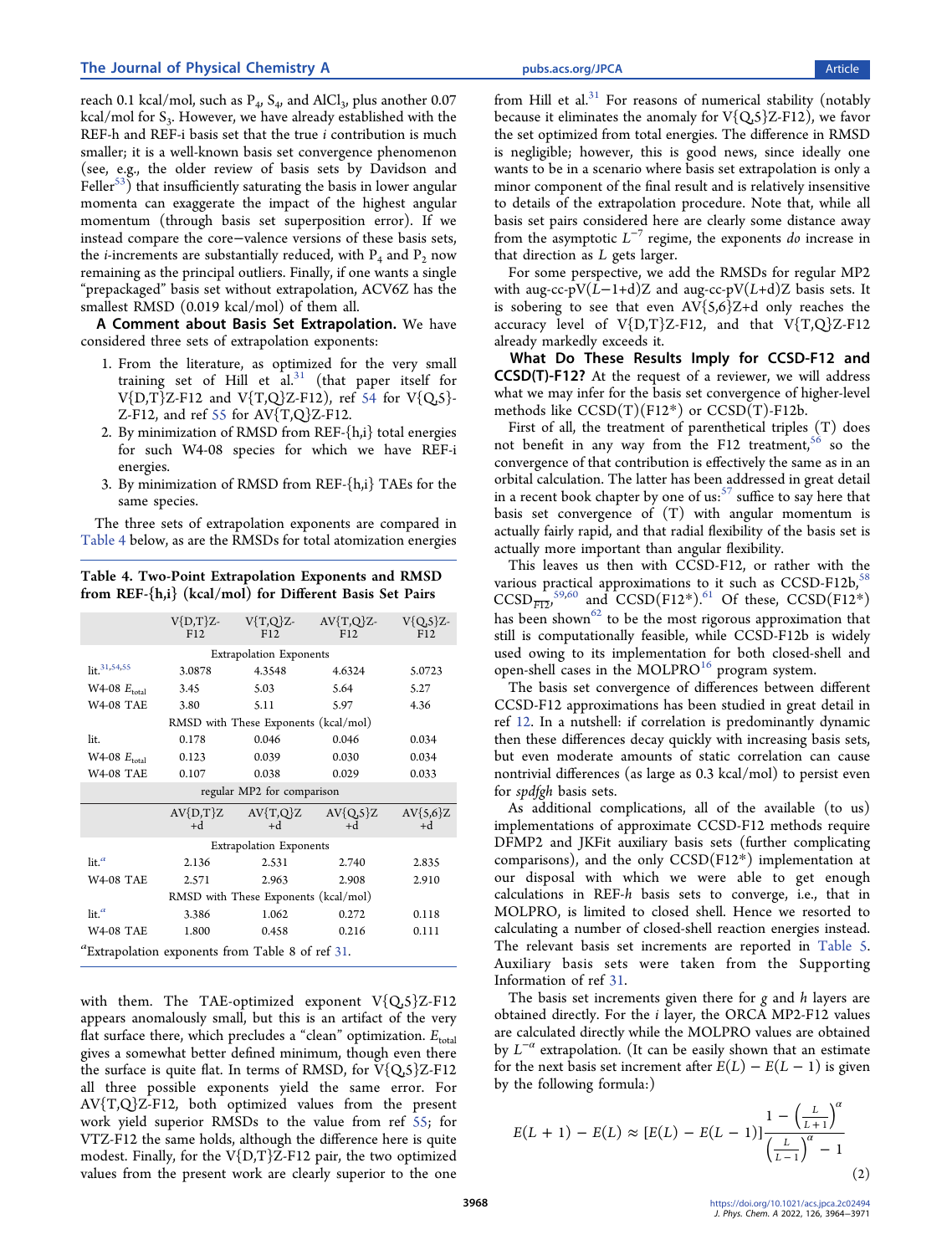<span id="page-5-0"></span>Table 5. Comparison of REF-n Basis Set Increments (kcal/mol) for a Number of Closed-Shell Reactions at the MP2-F12, CCSD-F12b, and CCSD(F12\*) Levels<sup>a</sup>

|                                        |            | <b>ORCA</b> |           |              | MOLPRO (includes MP2Fit and JKFit) |               |  |
|----------------------------------------|------------|-------------|-----------|--------------|------------------------------------|---------------|--|
|                                        |            | MP2-F12     | MP2-F12   | $CCSD(F12*)$ | CCSD-F12b                          | $(F12*)-F12b$ |  |
| $P_4 \rightarrow 2P_2$                 | $\Delta g$ | 0.054       | 0.066     | $-0.014$     | $-0.125$                           | 0.111         |  |
|                                        | $\Delta h$ | 0.132       | 0.108     | 0.006        | $-0.042$                           | 0.048         |  |
|                                        | $\Delta i$ | 0.036       | 0.026(5)  | 0.001(0)     | 0.010(2)                           | $-0.009(2)$   |  |
| $2HF \rightarrow F_2 + H_2$            | $\Delta g$ | 0.078       | 0.076     | 0.089        | $-0.014$                           | 0.103         |  |
|                                        | $\Delta h$ | 0.011       | 0.008     | 0.021        | $-0.012$                           | 0.033         |  |
|                                        | $\Delta i$ | 0.002       | 0.002(0)  | 0.005(1)     | 0.003(1)                           | 0.002(1)      |  |
| $CO + H2O \rightarrow CO2 + H2$        | $\Delta g$ | 0.127       | 0.126     | 0.180        | 0.317                              | $-0.137$      |  |
|                                        | Δh         | 0.017       | 0.014     | 0.011        | 0.036                              | $-0.025$      |  |
|                                        | $\Delta i$ | 0.003       | 0.003(1)  | 0.003(1)     | 0.009(2)                           | $-0.006(2)$   |  |
| $N_2 + H_2O \rightarrow N_2O + H_2$    | $\Delta g$ | 0.139       | 0.14      | 0.173        | 0.245                              | $-0.072$      |  |
|                                        | $\Delta h$ | 0.022       | 0.015     | 0.014        | 0.022                              | $-0.008$      |  |
|                                        | $\Delta i$ | 0.002       | 0.004(1)  | 0.003(1)     | 0.005(1)                           | $-0.002(0)$   |  |
| $3H_2S \rightarrow S_3 + 3H_2$         | $\Delta g$ | 2.026       | 2.038     | 1.716        | 2.013                              | $-0.297$      |  |
|                                        | $\Delta h$ | 0.380       | 0.373     | 0.15         | 0.213                              | $-0.063$      |  |
|                                        | $\Delta i$ | 0.082       | 0.090(19) | 0.036(7)     | 0.051(11)                          | $-0.015(3)$   |  |
| $H_2S + 2H_2O \rightarrow SO_2 + 3H_2$ | $\Delta g$ | 0.354       | 0.359     | 0.433        | 0.626                              | $-0.193$      |  |
|                                        | $\Delta h$ | 0.045       | 0.038     | 0.052        | 0.099                              | $-0.047$      |  |
|                                        | $\Delta i$ | 0.006       | 0.009(2)  | 0.012(3)     | 0.024(5)                           | $-0.012(3)$   |  |
| $2PH_3 \rightarrow P_2 + 3H_2$         | $\Delta g$ | 1.420       | 1.424     | 0.923        | 1.056                              | $-0.133$      |  |
|                                        | $\Delta h$ | 0.315       | 0.31      | 0.085        | 0.109                              | $-0.024$      |  |
|                                        | $\Delta i$ | 0.075       | 0.075(16) | 0.021(4)     | 0.026(5)                           | $-0.005(1)$   |  |
| $4PH_3 \rightarrow P_4 + 6H_2$         | $\Delta g$ | 2.786       | 2.782     | 1.859        | 2.236                              | $-0.377$      |  |
|                                        | $\Delta h$ | 0.499       | 0.511     | 0.165        | 0.259                              | $-0.094$      |  |
|                                        | $\Delta i$ | 0.113       | 0.123(26) | 0.040(8)     | 0.063(13)                          | $-0.023(5)$   |  |
| $3H_2O \rightarrow O_3 + 3H_2$         | $\Delta g$ | 0.229       | 0.233     | 0.243        | 0.137                              | 0.106         |  |
|                                        | $\Delta h$ | 0.039       | 0.032     | 0.042        | $-0.013$                           | 0.055         |  |
|                                        | $\Delta i$ | 0.008       | 0.008(2)  | 0.010(2)     | 0.003(1)                           | 0.007(2)      |  |

 $a$ Values that do not include an uncertainty interval in parentheses were calculated directly. Values that do include such an uncertainty interval were estimated as the average between  $L^{-7}$  (ideal case) and  $L^{-5}$  (pessimistic scenario) extrapolation, with one-half the distance between the two values taken as the uncertainty interval.

For the sake of the estimate, we considered  $\alpha = 7$  (the asymptotic convergence rate) as a best-case scenario, and  $\alpha = 5$ as a worst-case scenario (for VQZ-F12 and V5Z-F12, we have previously found<sup>[54](#page-7-0)</sup> the intermediate value  $\alpha \approx 6$ ). The average of both extrapolated values, plus or minus half the difference between them, is taken as our approximate estimate.

As can be seen in Table 5, basis set convergence of especially CCSD(F12\*) actually seems, depending on the reaction, comparable to or faster than that of MP2-F12. And for those reactions where  $\Delta i$  is still somewhat significant at the MP2-F12 level, the corresponding estimated CCSD-F12b and especially  $CCSD(F12*)$  increments are actually up to 3 times smaller.

We hence conclude that our conclusions about the lack of necessity of i functions in MP2-F12 calculations also apply to CCSD-F12b, CCSD(F12\*), and other approximations to CCSD-F12.

As an aside, we note that the  $\mathrm{CCSD}(\mathrm{F12^*})\,-\,\mathrm{CCSD}\text{-}\mathrm{F12b}$ differences, while nontrivial, are conspicuously smaller than what was observed for cc-pVQZ-F12, cc-pV5Z-F12, and augcc-pwCV5Z in ref [12](#page-6-0). Clearly, here too, the greater radial flexibility of the REF- $n$  basis sets puts them at an advantage, even as they are unwieldy for practical production calculations.

#### ■ CONCLUSIONS

We may conclude that for basis sets that are adequately saturated in the angular momenta represented, the contribution of i functions to total atomization energies is minimal

(about 0.01 kcal/mol RMS): the largest individual contributions we have found here only reach 0.04 kcal/mol (for  $P_4$  and  $P_2$ ), and even that is adequately captured by  $L^{-7}$  extrapolation from REF-{g,h}, which is closer than 0.01 kcal/mol RMS to the CBS limit. (In this L region, basis set convergence behavior for MP2-F12 is found to be quite close to the asymptotic $11$ L<sup>-7</sup>.) Comparison of AV6Z with and without *i* functions indicates more significant  $i$  contributions, owing to insufficient radial saturation. The  $h$  contribution is more significant, reaching 0.23 kcal/mol for  $P_4$ . REF-{g,h} extrapolation is within less than 0.01 kcal/mol RMS of REF-{h,i}, the largest single difference being  $0.02$  kcal/mol for  $S<sub>4</sub>$ . This means that the REF- $\{g,h\}$   $L^{-7}$  extrapolation is an acceptable proxy for the F12 basis set limit, and that h functions are sufficient even for highly demanding F12 applications.

If one-parameter extrapolation with an adjustable exponent is permissible, *spdf* and *spdfg* basis sets are adequate, with augcc-pV ${T,Q}Z$ -F12 yielding the RMSD = 0.03 kcal/mol.

Finally, the somewhat slower basis set convergence in the second row-especially when there are multiple adjacent such elements-can be rationalized to some degree in terms of lower-lying 3d and 4f orbitals.

A limited investigation for closed-shell reactions indicates that basis set convergence of CCSD(F12\*) and CCSD-F12b is comparable to or faster than that of MP2-F12, and that hence our conclusions about the relative insignificance of i-function contributions apply to F12 methods more broadly.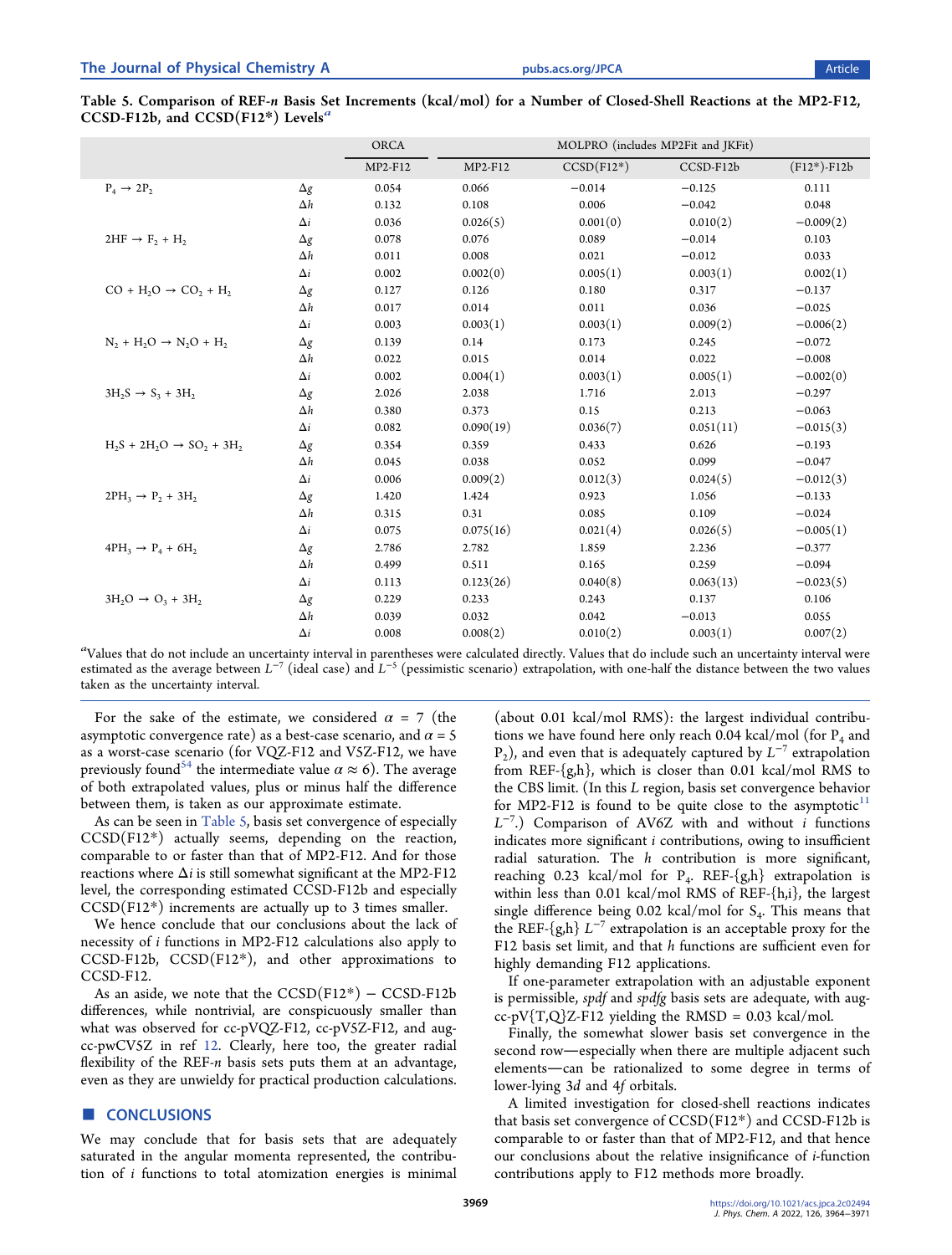## <span id="page-6-0"></span>■ ASSOCIATED CONTENT

#### **<sup>3</sup>** Supporting Information

The Supporting Information is available free of charge at [https://pubs.acs.org/doi/10.1021/acs.jpca.2c02494.](https://pubs.acs.org/doi/10.1021/acs.jpca.2c02494?goto=supporting-info)

> Spreadsheet with all raw energies and total atomization energies ([XLSX\)](https://pubs.acs.org/doi/suppl/10.1021/acs.jpca.2c02494/suppl_file/jp2c02494_si_001.xlsx)

#### ■ AUTHOR INFORMATION

#### Corresponding Author

Jan M. L. Martin − Department of Molecular Chemistry and Materials Science, Weizmann Institute of Science, Reḥovot 7610001, Israel; c[orcid.org/0000-0002-0005-5074](https://orcid.org/0000-0002-0005-5074); Phone: +972-8-9342533; Email: [gershom@](mailto:gershom@weizmann.ac.il) [weizmann.ac.il;](mailto:gershom@weizmann.ac.il) Fax: +972-8-9343029

#### Author

Nisha Mehta − Department of Molecular Chemistry and Materials Science, Weizmann Institute of Science, Rehovot 7610001, Israel; [orcid.org/0000-0001-7222-4108](https://orcid.org/0000-0001-7222-4108)

Complete contact information is available at: [https://pubs.acs.org/10.1021/acs.jpca.2c02494](https://pubs.acs.org/doi/10.1021/acs.jpca.2c02494?ref=pdf)

## Notes

The authors declare no competing financial interest.

## ■ ACKNOWLEDGMENTS

Work on this paper was supported in part by the Israel Science Foundation (Grant 1969/20) and by the Minerva Foundation (Grant 2020/05). We thank Prof. Amir Karton for helpful discussions. This paper is dedicated to Prof. Peter R. Taylor in honor of his 70th birthday, and of his landmark contributions (e.g., refs 6 and [63](#page-7-0)−[65](#page-7-0)) to the theory and practice of explicitly correlated quantum chemistry.

#### ■ REFERENCES

(1) Kong, L.; Bischoff, F. A.; Valeev, E. F[. Explicitly correlated R12/](https://doi.org/10.1021/cr200204r?urlappend=%3Fref%3DPDF&jav=VoR&rel=cite-as) [F12 methods for electronic structure.](https://doi.org/10.1021/cr200204r?urlappend=%3Fref%3DPDF&jav=VoR&rel=cite-as) Chem. Rev. 2012, 112, 75−107. (2) Hättig, C.; Klopper, W.; Köhn, A.; Tew, D. P[. Explicitly](https://doi.org/10.1021/cr200168z?urlappend=%3Fref%3DPDF&jav=VoR&rel=cite-as) [correlated electrons in molecules.](https://doi.org/10.1021/cr200168z?urlappend=%3Fref%3DPDF&jav=VoR&rel=cite-as) Chem. Rev. 2012, 112, 4−74.

(3) Ten-no, S.; Noga, J. [Explicitly correlated electronic structure](https://doi.org/10.1002/wcms.68) theory from R12/F12 ansätze. Wiley Interdiscip. Rev. Comput. Mol. Sci. 2012, 2, 114−125.

(4) Ten-no, S. [Initiation of explicitly correlated Slater-type geminal](https://doi.org/10.1016/j.cplett.2004.09.041) [theory.](https://doi.org/10.1016/j.cplett.2004.09.041) Chem. Phys. Lett. 2004, 398, 56−61.

(5) Kato, T. [On the eigenfunctions of many-particle systems in](https://doi.org/10.1002/cpa.3160100201) [quantum mechanics.](https://doi.org/10.1002/cpa.3160100201) Commun. Pure Appl. Math. 1957, 10, 151−177. (6) Persson, B. J.; Taylor, P. R[. Accurate quantum-chemical](https://doi.org/10.1063/1.472432) [calculations: The use of Gaussian-type geminal functions in the](https://doi.org/10.1063/1.472432) [treatment of electron correlation.](https://doi.org/10.1063/1.472432) J. Chem. Phys. 1996, 105, 5915− 5926.

(7) Peterson, K. A.; Adler, T. B.; Werner, H.-J[. Systematically](https://doi.org/10.1063/1.2831537) [convergent basis sets for explicitly correlated wavefunctions: the](https://doi.org/10.1063/1.2831537) [atoms H, He, B-Ne, and Al-Ar.](https://doi.org/10.1063/1.2831537) J. Chem. Phys. 2008, 128, 084102.

(8) Peterson, K. A.; Kesharwani, M. K.; Martin, J. M. L[. The cc](https://doi.org/10.1080/00268976.2014.985755)[pV5Z-F12 basis set: reaching the basis set limit in explicitly correlated](https://doi.org/10.1080/00268976.2014.985755) [calculations.](https://doi.org/10.1080/00268976.2014.985755) Mol. Phys. 2015, 113, 1551−1558.

(9) Sylvetsky, N.; Kesharwani, M. K.; Martin, J. M. L. [The aug-cc](https://doi.org/10.1063/1.4998332)[pVnZ-F12 basis set family: Correlation consistent basis sets for](https://doi.org/10.1063/1.4998332) [explicitly correlated benchmark calculations on anions and non](https://doi.org/10.1063/1.4998332)[covalent complexes.](https://doi.org/10.1063/1.4998332) J. Chem. Phys. 2017, 147, 134106.

(10) Sylvetsky, N.; Peterson, K. A.; Karton, A.; Martin, J. M. L. [Toward a W4-F12 approach: Can explicitly correlated and orbital](https://doi.org/10.1063/1.4952410)[based ab initio CCSD\(T\) limits be reconciled?](https://doi.org/10.1063/1.4952410) J. Chem. Phys. 2016, 144, 214101.

(11) Kutzelnigg, W.; Morgan, J. D. [Rates of convergence of the](https://doi.org/10.1063/1.462811) [partial-wave expansions of atomic correlation energies.](https://doi.org/10.1063/1.462811) J. Chem. Phys. 1992, 96, 4484−4508.

(12) Kesharwani, M. K.; Sylvetsky, N.; Köhn, A.; Tew, D. P.; Martin, J. M. L. [Do CCSD and approximate CCSD-F12 variants converge to](https://doi.org/10.1063/1.5048665) [the same basis set limits? The case of atomization energies.](https://doi.org/10.1063/1.5048665) J. Chem. Phys. 2018, 149, 154109.

(13) Kendall, R. A.; Dunning, T. H.; Harrison, R. J[. Electron](https://doi.org/10.1063/1.462569) [affinities of the first-row atoms revisited. Systematic basis sets and](https://doi.org/10.1063/1.462569) [wave functions.](https://doi.org/10.1063/1.462569) J. Chem. Phys. 1992, 96, 6796−6806.

(14) Woon, D. E.; Dunning, T. H. [Gaussian-Basis Sets for Use in](https://doi.org/10.1063/1.464303) [Correlated Molecular Calculations 0.3. The Atoms Aluminum](https://doi.org/10.1063/1.464303) [through Argon.](https://doi.org/10.1063/1.464303) J. Chem. Phys. 1993, 98, 1358−1371.

(15) Peterson, K. A.; Dunning, T. H. [Accurate correlation consistent](https://doi.org/10.1063/1.1520138) basis sets for molecular core−[valence correlation effects: The second](https://doi.org/10.1063/1.1520138) row atoms Al−[Ar, and the first row atoms B](https://doi.org/10.1063/1.1520138)−Ne revisited. J. Chem. Phys. 2002, 117, 10548−10560.

(16) Werner, H.-J.; Knowles, P. J.; Manby, F. R.; Black, J. A.; Doll, K.; Heßelmann, A.; Kats, D.; Köhn, A.; Korona, T.; Kreplin, D. A.; et al. [The Molpro quantum chemistry package.](https://doi.org/10.1063/5.0005081) J. Chem. Phys. 2020, 152, 144107.

(17) Balasubramani, S. G.; Chen, G. P.; Coriani, S.; Diedenhofen, M.; Frank, M. S.; Franzke, Y. J.; Furche, F.; Grotjahn, R.; Harding, M. E.; Hättig, C.; et al[. TURBOMOLE: Modular program suite for ab](https://doi.org/10.1063/5.0004635) [initio quantum-chemical and condensed-matter simulations.](https://doi.org/10.1063/5.0004635) J. Chem. Phys. 2020, 152, 184107.

(18) Karton, A.; Rabinovich, E.; Martin, J. M. L.; Ruscic, B[. W4](https://doi.org/10.1063/1.2348881) [theory for computational thermochemistry: In pursuit of confident](https://doi.org/10.1063/1.2348881) [sub-kJ/mol predictions.](https://doi.org/10.1063/1.2348881) J. Chem. Phys. 2006, 125, 144108.

(19) Karton, A.; Taylor, P. R.; Martin, J. M. L[. Basis set convergence](https://doi.org/10.1063/1.2755751) [of post-CCSD contributions to molecular atomization energies.](https://doi.org/10.1063/1.2755751) J. Chem. Phys. 2007, 127, 064104.

(20) Karton, A.; Daon, S.; Martin, J. M. L. W4−[11: a high](https://doi.org/10.1016/j.cplett.2011.05.007)[confidence benchmark dataset for computational thermochemistry](https://doi.org/10.1016/j.cplett.2011.05.007) [derived from first-principles W4 data.](https://doi.org/10.1016/j.cplett.2011.05.007) Chem. Phys. Lett. 2011, 510, 165−178.

(21) Harding, M. E.; Vázquez, J.; Ruscic, B.; Wilson, A. K.; Gauss, J.; Stanton, J. F. [High-accuracy extrapolated ab initio thermochemistry.](https://doi.org/10.1063/1.2835612) [III. Additional improvements and overview.](https://doi.org/10.1063/1.2835612) J. Chem. Phys. 2008, 128, 114111.

(22) Thorpe, J. H.; Lopez, C. A.; Nguyen, T. L.; Baraban, J. H.; Bross, D. H.; Ruscic, B.; Stanton, J. F. [High-accuracy extrapolated ab](https://doi.org/10.1063/1.5095937) [initio thermochemistry. IV. A modified recipe for computational](https://doi.org/10.1063/1.5095937) [efficiency.](https://doi.org/10.1063/1.5095937) J. Chem. Phys. 2019, 150, 224102.

(23) Feller, D.; Peterson, K. A.; Ruscic, B. [Improved accuracy](https://doi.org/10.1007/s00214-013-1407-z) [benchmarks of small molecules using correlation consistent basis sets.](https://doi.org/10.1007/s00214-013-1407-z) Theor. Chem. Acc. 2014, 133, 1407.

(24) Dixon, D.; Feller, D.; Peterson, K. [A Practical Guide to Reliable](https://doi.org/10.1016/B978-0-444-59440-2.00001-6) [First Principles Computational Thermochemistry Predictions Across](https://doi.org/10.1016/B978-0-444-59440-2.00001-6) [the Periodic Table.](https://doi.org/10.1016/B978-0-444-59440-2.00001-6) Ann. Rep. Comput. Chem. 2012, 8, 1−28.

(25) Feller, D.; Peterson, K.; Dixon, D[. The Impact of Larger Basis](https://doi.org/10.1016/bs.arcc.2016.02.001) [Sets and Explicitly Correlated Coupled Cluster Theory on the Feller](https://doi.org/10.1016/bs.arcc.2016.02.001)− Peterson−[Dixon Composite Method.](https://doi.org/10.1016/bs.arcc.2016.02.001) Ann. Rep. Comput. Chem. 2016, 12, 47−78.

(26) Karton, A.; Sylvetsky, N.; Martin, J. M. L. W4−[17: A diverse](https://doi.org/10.1002/jcc.24854) [and high-confidence dataset of atomization energies for benchmarking](https://doi.org/10.1002/jcc.24854) [high-level electronic structure methods.](https://doi.org/10.1002/jcc.24854) J. Comput. Chem. 2017, 38, 2063−2075.

(27) Karton, A.; Tarnopolsky, A.; Lamere, J.-F.; Schatz, G. C.; ̀ Martin, J. M. L[. Highly Accurate First-Principles Benchmark Data Sets](https://doi.org/10.1021/jp801805p?urlappend=%3Fref%3DPDF&jav=VoR&rel=cite-as) [for the Parametrization and Validation of Density Functional and](https://doi.org/10.1021/jp801805p?urlappend=%3Fref%3DPDF&jav=VoR&rel=cite-as) [Other Approximate Methods. Derivation of a Robust, Generally](https://doi.org/10.1021/jp801805p?urlappend=%3Fref%3DPDF&jav=VoR&rel=cite-as) [Applicable, Double-Hybrid Functional for Thermochemistry and](https://doi.org/10.1021/jp801805p?urlappend=%3Fref%3DPDF&jav=VoR&rel=cite-as) [Thermochemical Kinetics.](https://doi.org/10.1021/jp801805p?urlappend=%3Fref%3DPDF&jav=VoR&rel=cite-as) J. Phys. Chem. A 2008, 112, 12868−12886.

(28) Neese, F. [The ORCA program system.](https://doi.org/10.1002/wcms.81) Wiley Interdiscip. Rev. Comput. Mol. Sci. 2012, 2, 73−78.

(29) Neese, F. [Software update: the ORCA program system, version](https://doi.org/10.1002/wcms.1327) [4.0.](https://doi.org/10.1002/wcms.1327) Wiley Interdiscip. Rev. Comput. Mol. Sci. 2018, 8, 4−9.